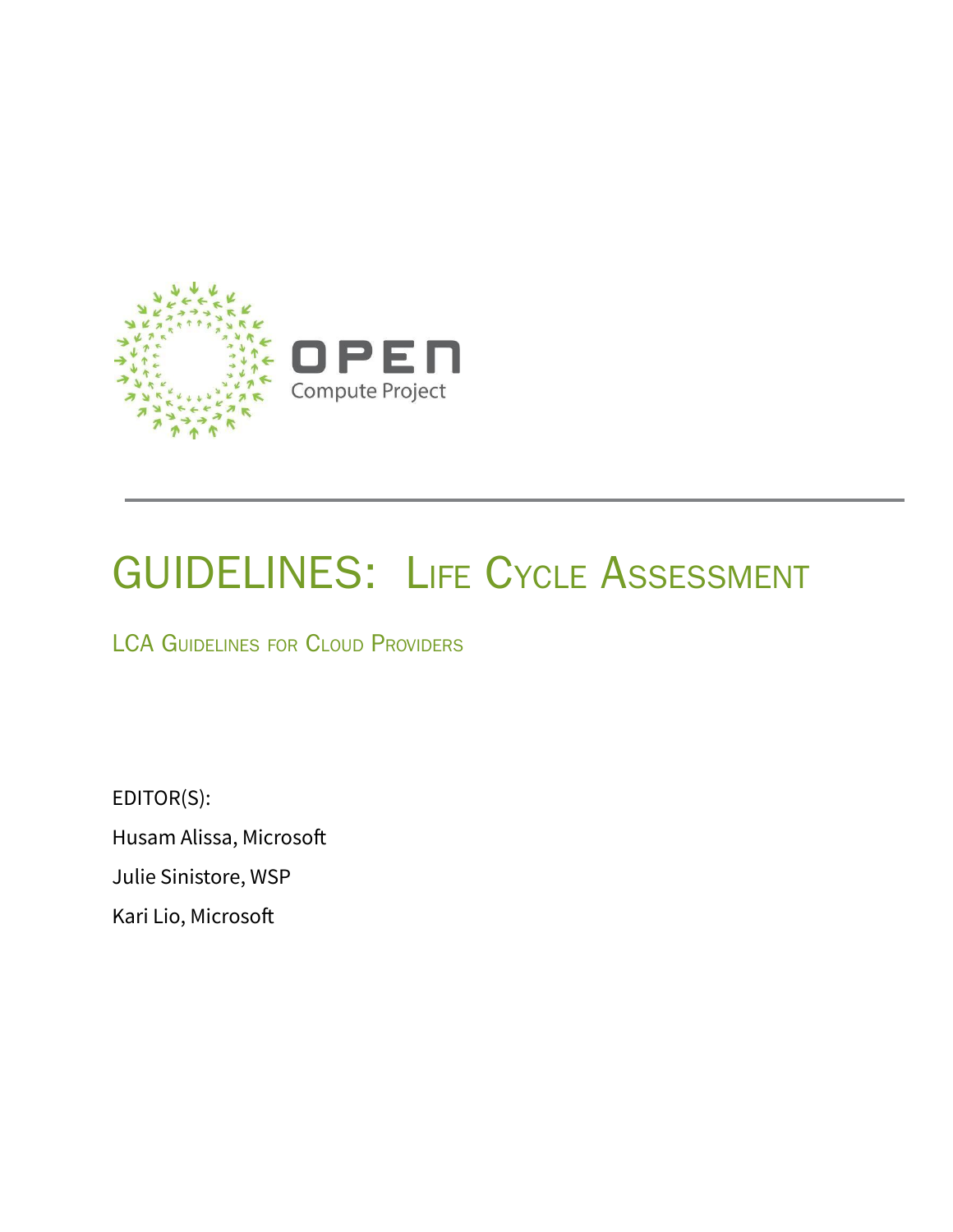

# Executive Summary

In order to understand the life cycle GHG emissions, energy, water and other environmental impacts of technology, from servers to full datacenters, analyses need to be conducted on the cradle-to-grave impacts of production, transport, use and end-of-life. A life cycle assessment (LCA) can help calculate the environmental burdens of these systems and identify opportunities for reductions. Conducting an LCA can be a complex, but this standard operating procedure (SOP) document is intended to provide tips and tricks for how to approach an LCA based on experience from the authors. This document also illustrates the similarities and differences between LCA and GHG inventory accounting and highlights how LCA can be used to inform GHG inventory work. This document is intended to provide guidance to anyone who is considering undertaking an LCA to set them up for success.

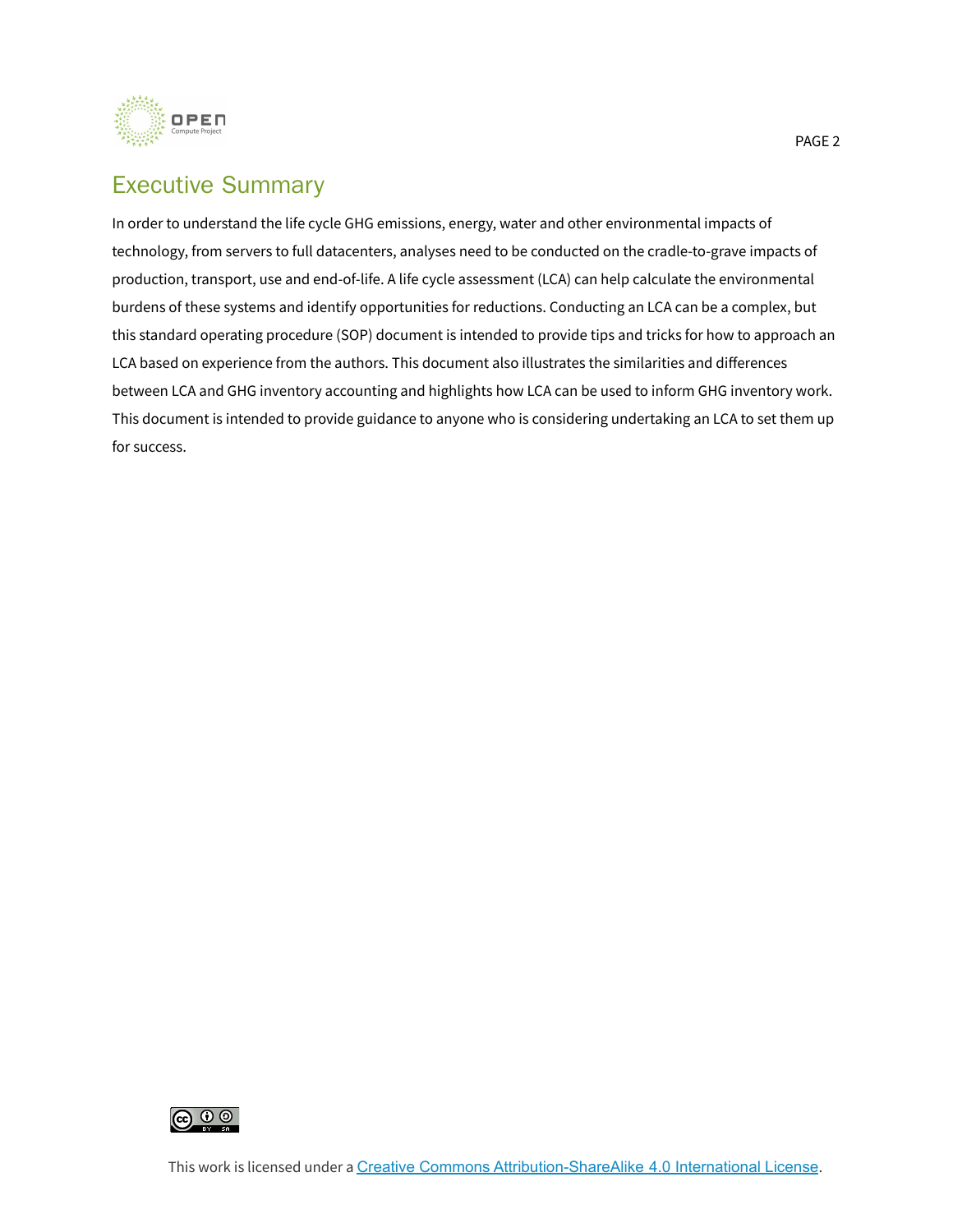

# Table of Contents

|                         | <b>Introduction</b>                  | 4              |
|-------------------------|--------------------------------------|----------------|
| 1                       | <b>Goal and Scope</b>                | $\overline{1}$ |
| $\overline{\mathbf{2}}$ | <b>Data Collection</b>               | 10             |
| 3                       | <b>Modeling</b>                      | 12             |
| 4                       | <b>Reporting format for ISO</b>      | 13             |
| 5                       | Conclusion                           | 14             |
| 6                       | Glossary                             | 14             |
|                         | <b>LIST OF ABBREVIATIONS</b>         | 14             |
|                         | <b>DEFINITIONS</b>                   | 15             |
| $\overline{\mathbf{r}}$ | <b>References</b>                    | 15             |
|                         | RESOURCES FOR MORE INFORMATION       | 15             |
| 3                       | License                              | 17             |
| 4                       | <b>About Open Compute Foundation</b> | 18             |

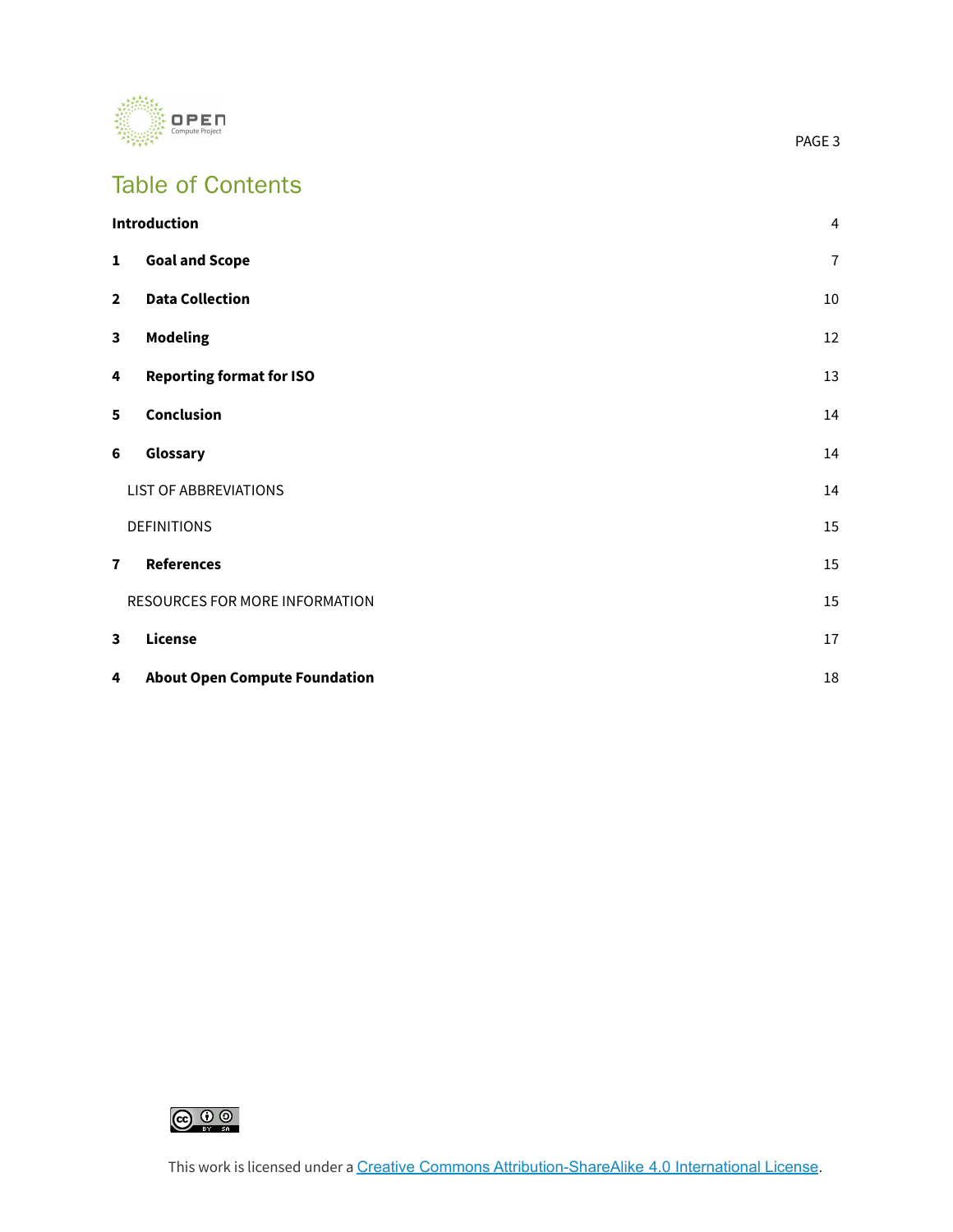

### <span id="page-3-0"></span>Introduction

### **PURPOSE**

The purpose of this document is fourfold:

- 1. Provide a background and primer on life cycle assessment (LCA) and greenhouse gas (GHG) accounting (according to the Greenhouse Gas Protocol [GHGP]) and evaluate the similarities and differences between the two to help readers determine whether LCA will answer the questions they seek to answer scientifically.
- 2. Understand the fundamental questions to ask to set the analysis boundary and parameters for the LCA, collect the required data, and document the findings as a simple "starter guide," if LCA is determined to be the appropriate tool.
- 3. Anticipate data gaps, determine how to fill them, and understand the impact these gaps have on the analysis.
- 4. Ensure a harmonized approach to LCA to ensure that assessments are comparable and facilitate decision-making.

Note that this document does not cover LCA to the same level of detail as the relevant standards, but is a high-level guide to help readers decide if an LCA is an appropriate tool and identify key aspects to include in the study.

### **LIFE CYCLE ASSESSMENT**

LCA offers a scientific framework for quantifying the environmental benefits and burdens from the production, transportation, use, and disposal of product systems. It can be used to understand the drivers of different environmental impacts, such as **GHG emissions, energy use, and water consumption**, through the life cycle to guide product design innovation and engineering and improve sustainability throughout the supply chain. The practice of LCA is guided by the International Organization for Standardization (ISO) standards [14040](https://www.iso.org/standard/37456.html) and [14044,](https://www.iso.org/standard/38498.html) which delineate the four phases of an LCA: the goal and scope (objectives of study); life cycle inventory (LCI) (data collection); life cycle impact assessment (modeling); and interpretation. This becomes the template for performing an LCA. Step 1: Figure out what question to answer; Step 2: Collect data and fill data gaps; Step 3: Model the system, and Step 4: Interpret and analyze the results based on the original goals.



During the goal and scope phase of an LCA, the objectives of the study are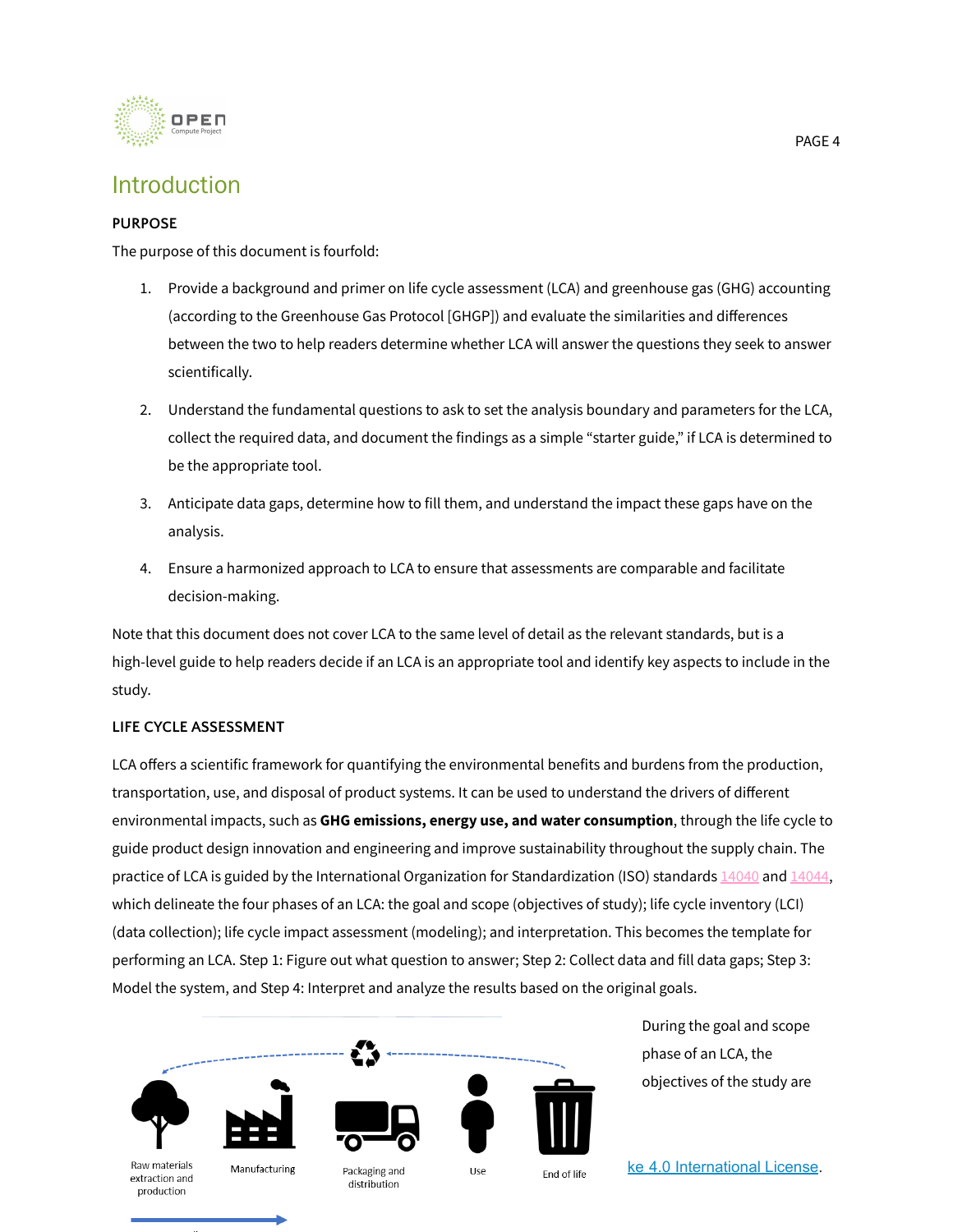

described, which then determine key scope features of the study. These study features may include the function of the product system, the functional unit, the environmental impact categories to quantify, the system boundary, and the intended audience for the study. The goal and scope section discusses this in more detail.

LCAs can quantify numerous environmental impacts. $^1$  The impacts included in an LCA are determined by the study questions and the metrics that are meaningful to the users of the study. The system boundary can be from cradle-to-gate or from cradle-to-grave. To-gate includes from raw material extraction through final production and is selected when the product could have multiple uses, such as a chemical or an ingredient. To-grave is selected to include the use and the end-of-life (EOL) treatment of a product or system. In the case of a datacenter, a cradle-to-grave system boundary will allow the LCA results to account for the full product life cycle so that hotspots in each phase (raw material extraction, production, use, and EOL) can be identified.

The intended audience for the study could be internal, such as process engineers who may use the study to improve production practices, or external, like stakeholders and customers, who will receive the study as a part of support communications. The ability of an LCA to speak to internal and external audiences is relevant for a company like Microsoft, with many engineers and design decisions to make, as well as many external stakeholders involved in understanding and reducing Microsoft's overall environmental footprint.



The [GHGP](https://www.wri.org/initiatives/greenhouse-gas-protocol) provides accounting and reporting standards for calculating and reporting GHG emissions. According to the GHGP, GHG emissions are classified into scopes 1, 2, and 3 (Figure 2). 2

#### **GREENHOUSE GAS ACCOUNTING**

Figure SEQ Figure \\* ARABIC2: Scopes 1, 2, and 3 for GHG accounting

Impacts include GHG emissions, energy use, water use and consumption, eutrophication, acidification, smog formation, ozone depletion, and resource depletion.

<sup>2</sup> GHGP is a joint initiative between the World Resources Institute and World Business Council for Sustainable Development.

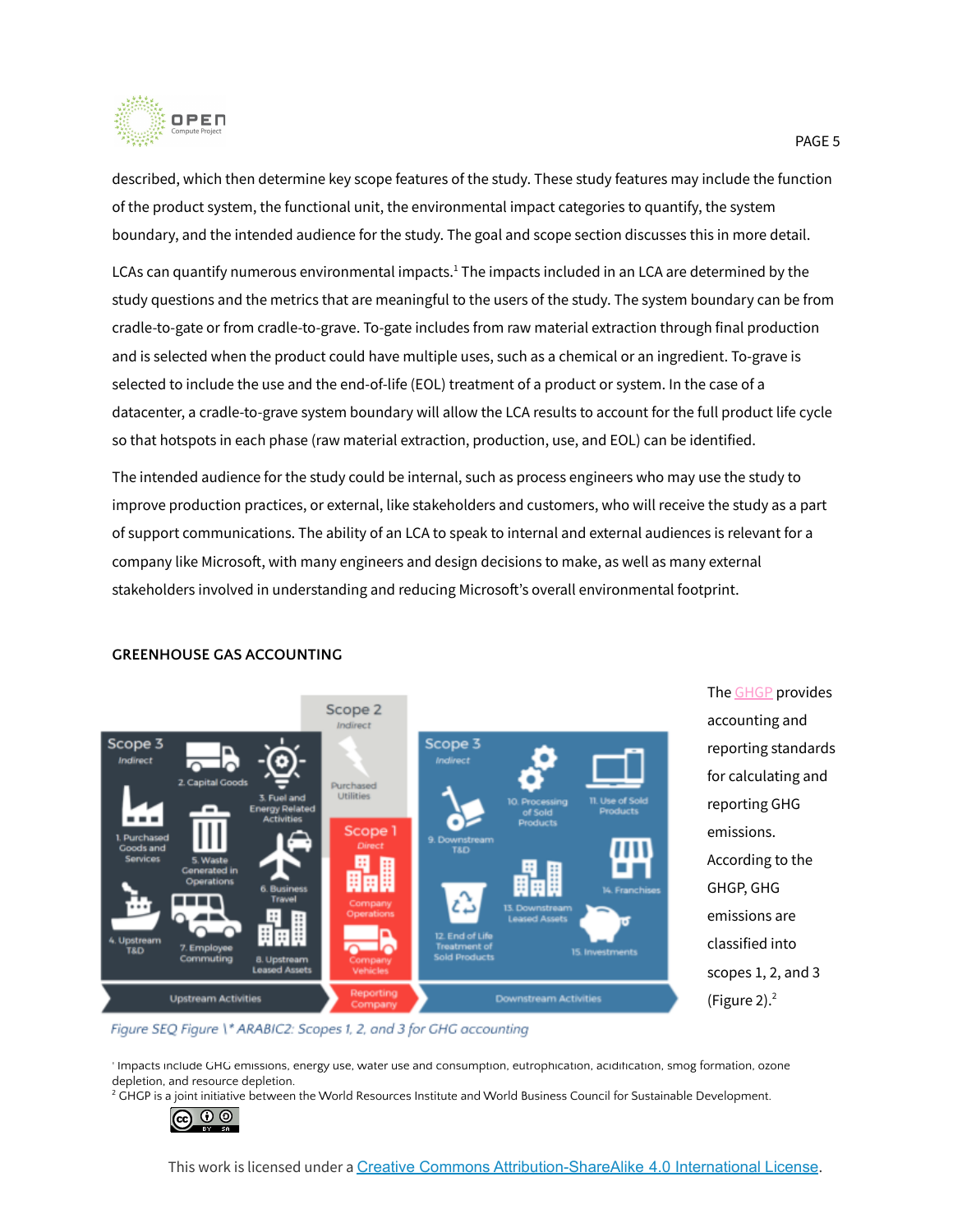

**Scope 1** GHG emissions are all direct emissions from owned operations and facilities. This includes emissions from onsite heating, cooling, and power generation (e.g., a natural gas onsite power plant), or from the combustion of gasoline and diesel from equipment. For a cloud provider, this scope could include emissions from onsite natural gas heating, or diesel combustion in company vehicles.

**Scope 2** GHG emissions are associated with indirect purchased utilities such as electricity (e.g., from the grid). For cloud providers, this includes all GHG emissions from purchased electricity for use in its facilities, including the energy needed to power datacenters, and is determined using regional grid emissions factors.

**Scope 3** GHG emissions are composed of 15 [categories](https://ghgprotocol.org/scope-3-technical-calculation-guidance) that can be further divided into upstream and downstream emissions. Upstream emissions are indirect GHG emissions related to purchased or acquired goods and services (e.g., raw materials, transportation of goods, waste generated in operations). Downstream emissions are indirect GHG emissions related to sold goods and services, which can also include emissions from products that are distributed, but not sold (i.e., without receiving payment). Some scope 3 emissions specific to cloud providers include the embodied emissions from the production of purchased goods such as servers (upstream), the GHG emissions from the energy used to power consumer electronics products (e.g., laptops and gaming consoles) (downstream), and the disposal of waste generated from datacenters (downstream).

#### **SIMILARITIES AND DIFFERENCES BETWEEN LCA AND GHG ACCOUNTING**

An important similarity between LCA and GHG accounting is that both processes can be used to quantify the GHG emissions from a cloud provider's activities. There are some notable differences between the two, however. LCA quantifies many different environmental impacts, not just GHG emissions. Furthermore, GHG accounting and LCA parse GHG emissions into different categories based on where the emissions occur in the life cycle. The scope 1 direct GHG emissions most often fall into the use phase of a product or service in an LCA, but not always. For example, at a datacenter, scope 1 GHG emissions would arise from the onsite fuel combustion that generates either heat or electricity.<sup>3</sup> Scope 2 GHG emissions would arise from the purchased electricity used to power the datacenter. In LCA, the use phase GHG emissions would encompass all GHG emissions such as purchased electricity or onsite electricity generation, and other emissions produced when operating the datacenter. In the case of scope 3, GHG emissions from the production of inputs to the datacenter, such as servers, would be included in the upstream category 1 emissions for GHG accounting. In LCA, these GHG emissions, often called "embodied GHG emissions," fall into the production life cycle phase, which accounts for the raw materials used to make the servers (e.g., Printed Circuit Board, semiconductors) and heat and energy used to manufacture the servers. In the scope 3 downstream categories, the EOL of sold products (category 12) would align with the EOL

 $3$  This also could include emissions from backup diesel generators in use or during monthly testing.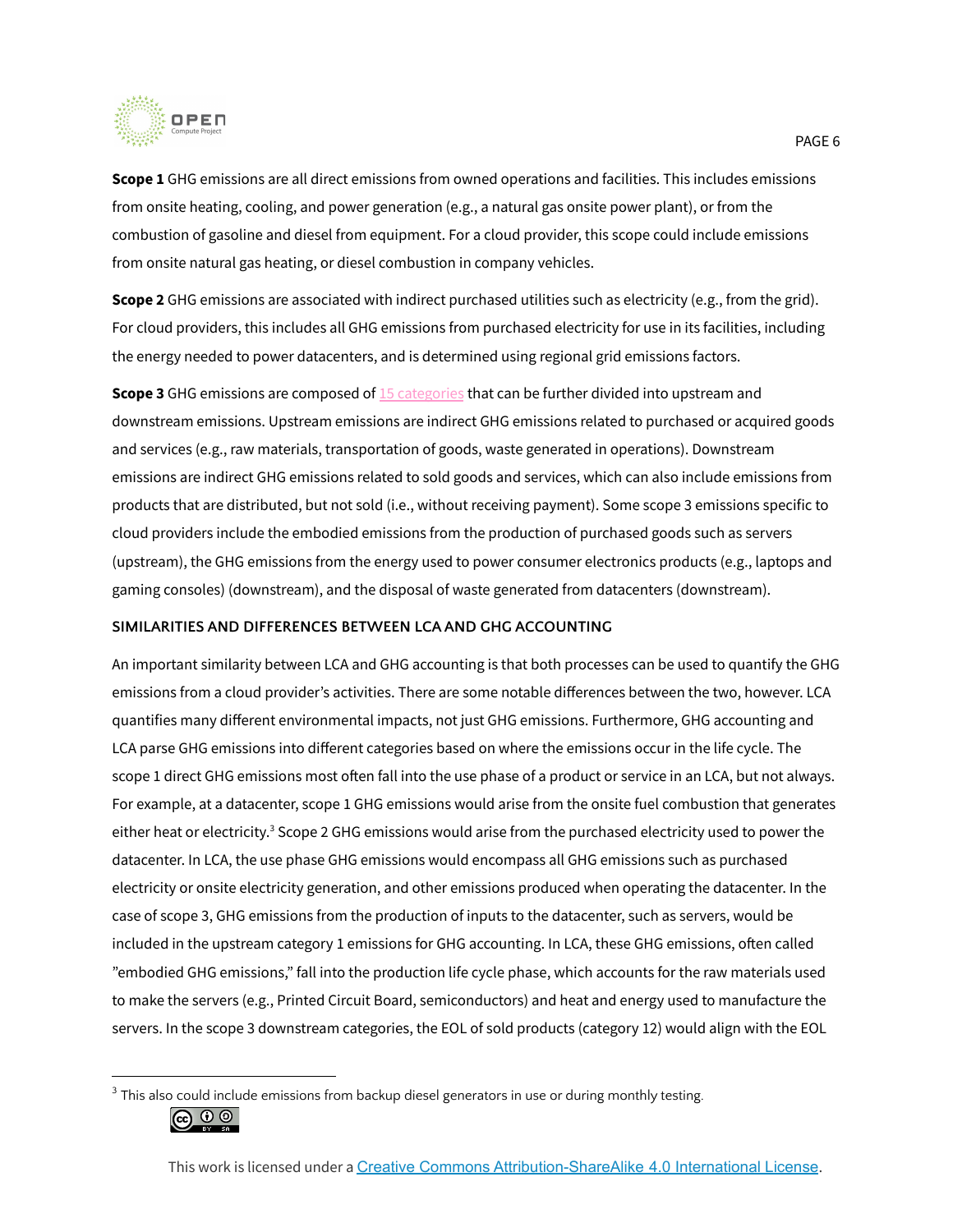

phase in LCA. It is possible to use GHG emissions calculated using an LCA to report scope 1, 2, and 3 GHG emissions—it simply requires some recategorization from life cycle phases into scopes and categories.

Figure 3 illustrates some of these sources of scope 1, 2, and 3 emissions from a datacenter. In this figure, the first column of datacenter hardware manufacturing would be considered upstream production in LCA, the second column would be use phase, and the third column would be EOL. This is relevant to stakeholders interested in using the results of an LCA for scope 1, 2, and 3 reporting to understand how the two methodologies differ and that the results of an LCA may need to be parsed differently in order to fit the GHGP methods of accounting. 4



Value chain GHG emissions

*Figure 3: Scope 1, 2, and 3 sources of emissions for a cloud ecosystem.*

*Key takeaways:*

*1. LCAs can quantify GHG emissions and other environmental impacts (such as energy and water consumption) from the production, use, transport, and EOL of products and systems.*

<sup>&</sup>lt;sup>4</sup> In GHG inventory accounting (according to the GHG Protocol), the purchase of renewable energy equal to the amount of electricity consumed by the datacenters reduces the GHG emissions from direct energy use by the datacenters to zero using market-based accounting. Note that in LCA methodology, according to ISO standards 14040 and 14044, market-based accounting for GHG emissions is not followed. Further, the GHG emissions associated with the production and EOL of materials (e.g., building, servers, equipment) are not affected by renewable energy purchasing.

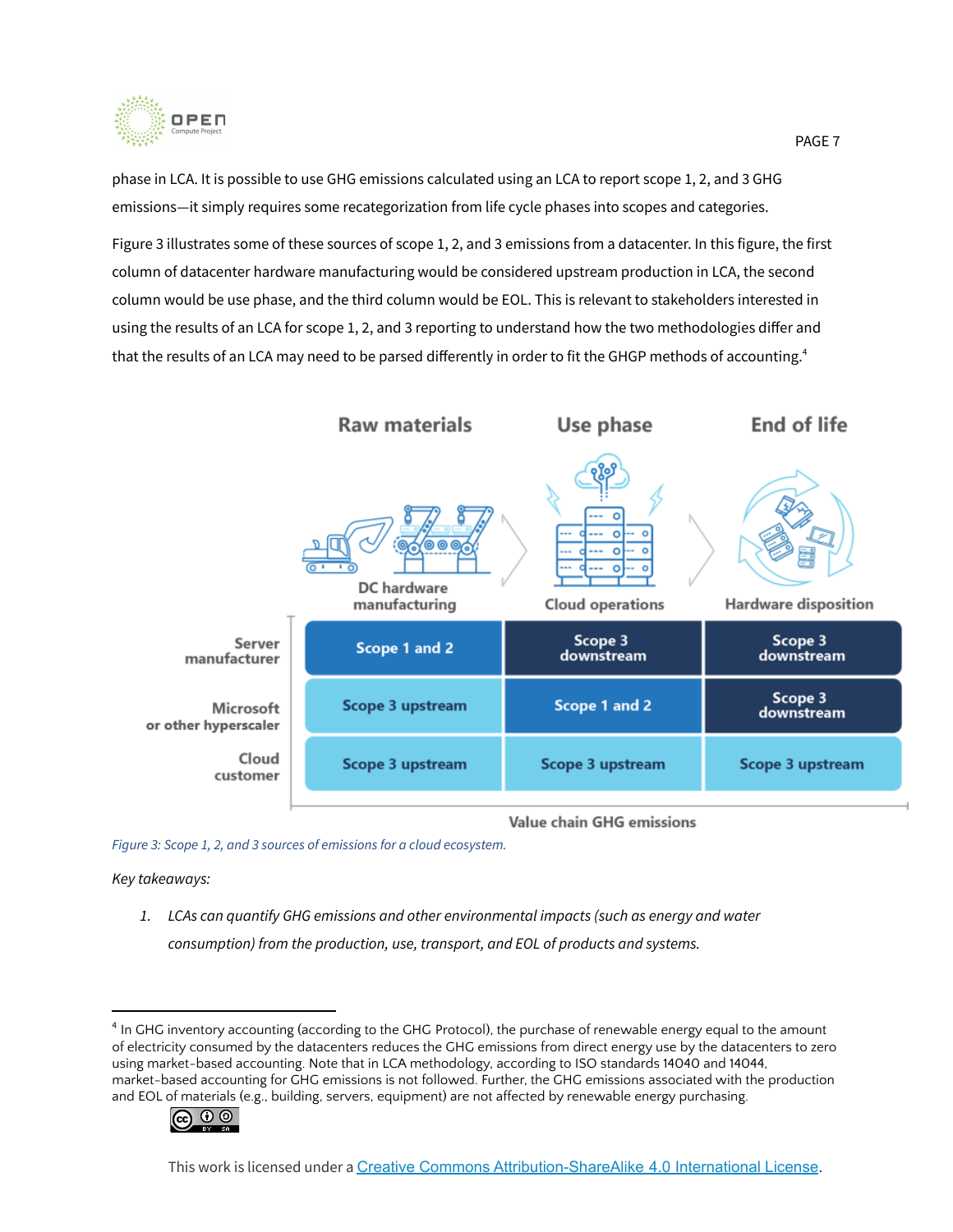

- 2. GHG accounting (per the GHGP) is used to quantify GHG emissions into scopes 1 (direct onsite), 2 *(purchased electricity), and 3 (upstream and downstream) GHG emissions for accounting and reporting GHG emissions.*
- 3. LCA and GHG accounting are similar in that they both can be used to quantify GHG emissions but differ in *that LCA can also quantify other environmental impacts. The categories in which GHG emissions are designated may also vary between the two methods. Understanding these differences will help determine if an LCA or a GHG inventory is needed.*

### <span id="page-7-0"></span>1 Goal and Scope

At the start of an LCA, it is important to identify several aspects of the study, including the study's objectives and how the system boundary and functional unit are defined to achieve those objectives. In LCA, this is called setting the goal and scope of the study. Figure 4 and Table 1 below summarizes these key questions, provides a generic example of comparing an electric hand dryer to paper towels to help think through the process, and then provides a more specific example from the datacenter/server LCA. 5



*Figure 4: Fundamental questions that help define LCA goal and scope*

 $5$  One important part of most LCAs is that of allocation, which was not part of the datacenter analysis. Allocation is when the burdens of a system must be apportioned between multiple co-products of production when multiple products from the same system, e.g., crude oil refining results in dozens of products, exist. If there are multiple co-products of a system, a method of either subdividing the impacts of production or allocating the burdens between multiple products must be considered.

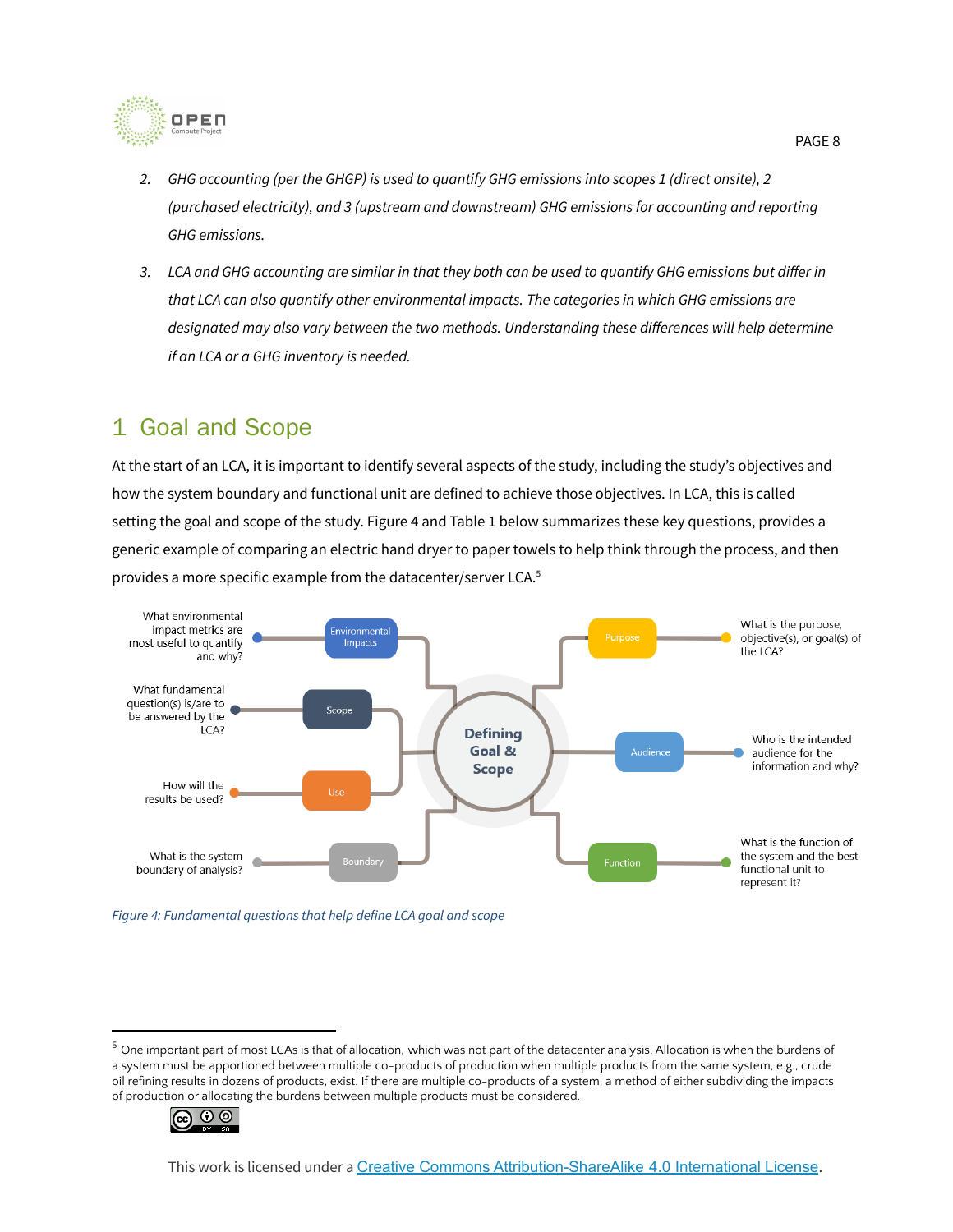

#### *Table 1: LCA Goal and scope questions and sample answers*

| Question                                                                                                                                                                                                                                   | <b>Hand Drying Example</b>                                                                                                                                                                | Datacenter/server Example                                                                                                                                                                                                                                                |
|--------------------------------------------------------------------------------------------------------------------------------------------------------------------------------------------------------------------------------------------|-------------------------------------------------------------------------------------------------------------------------------------------------------------------------------------------|--------------------------------------------------------------------------------------------------------------------------------------------------------------------------------------------------------------------------------------------------------------------------|
| What environmental impact metrics<br>are most useful to quantify and why?<br>(e.g., GHG emissions, blue water<br>consumption <sup>6</sup> , energy, acidification,<br>eutrophication, ozone depletion,<br>smog formation, and many others) | Environmental impacts to quantify<br>could be impacts likely to be of<br>interest to consumers, such as GHG<br>emissions and water consumption.                                           | The environmental impacts<br>quantified are GHG emissions,<br>primary energy use, and blue water<br>consumption because these are the<br>metrics important to a cloud<br>provider's stakeholders for reporting<br>and understanding datacenter<br>environmental impacts. |
| What is the purpose, objective(s), or<br>goal(s) of the LCA? (e.g., make<br>comparative or noncomparative<br>analysis, support an external claim,<br>or drive design decision-making and<br>process improvements)                          | To compare the environmental<br>impacts of an electric hand dryer to<br>that of a paper towel dispenser and<br>determine which method of hand<br>drying reduces environmental<br>impacts. | To calculate the different or delta in<br>environmental impacts between an<br>existing server and a newer model.                                                                                                                                                         |
| What fundamental question(s) will be<br>answered by the LCA? (e.g.,<br>comparative environmental impacts<br>between two systems, total footprint<br>of one system/product)                                                                 | Which method of hand drying<br>reduces environmental<br>impacts, an electric hand dryer<br>or paper towels?                                                                               | What are the total environmental<br>1.<br>impact savings across water,<br>energy, and GHG emissions from<br>a current server design and one<br>being designed?                                                                                                           |
|                                                                                                                                                                                                                                            |                                                                                                                                                                                           | What are the primary drivers of<br>2.<br>water, energy, and GHG<br>emissions from the new server<br>design and how can they be<br>reduced through process<br>engineering and design?                                                                                     |
| Who is the intended audience for the<br>information and why? (e.g., internal<br>stakeholders to drive<br>decision-making, external<br>clients/customers to support<br>marketing claims and regulatory<br>submissions, or both)             | The intended audience is external to<br>make marketing claims of enhanced<br>environmental benefits of one<br>method of hand drying over the<br>other.                                    | The intended audience is both<br>internal, to inform process<br>engineering and design, and external,<br>to communicate the environmental<br>impact reductions from a new<br>technology and or server design.                                                            |

 $6$  Blue water consumption is the net water (withdrawals – returns) including water embodied in products and production i.e., water required to make the products that go into a system not just cooling water

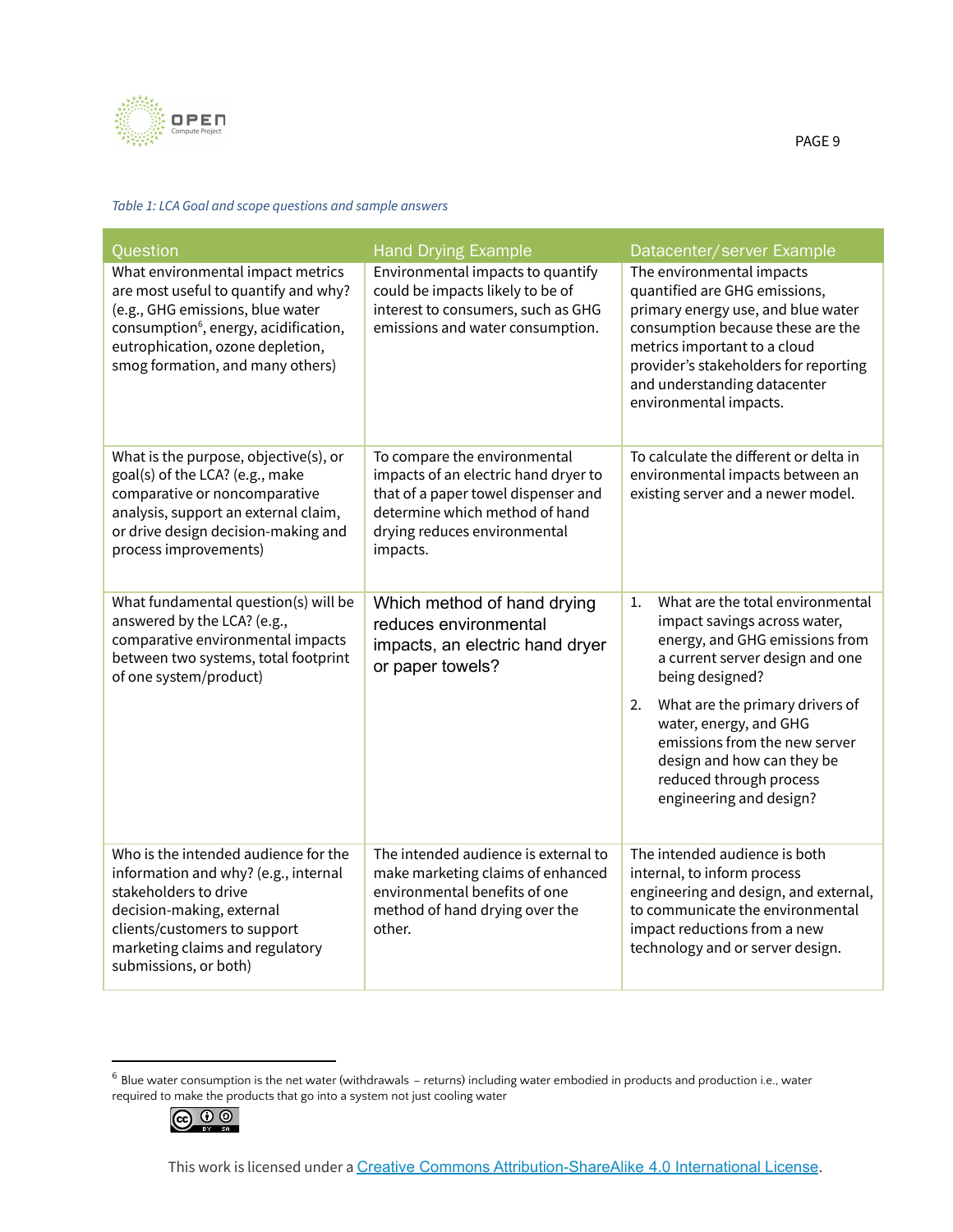

| How will the results be used? (e.g., to<br>inform design decisions, to<br>communicate externally) <sup>7</sup> | The results will be used to<br>communicate about the<br>environmental benefits of one<br>method of hand drying over the<br>other to potential customers, such<br>as building owners and consumers.                                                                                                                                                                                                                                                                                                                                                                                                                                                          | The results will be used to<br>communicate about the<br>environmental benefits of a new<br>server design and to inform design<br>decision about future platform<br>architectures & server designs.                                                                                                                                                                                                                                                                                                                                                                                                                         |
|----------------------------------------------------------------------------------------------------------------|-------------------------------------------------------------------------------------------------------------------------------------------------------------------------------------------------------------------------------------------------------------------------------------------------------------------------------------------------------------------------------------------------------------------------------------------------------------------------------------------------------------------------------------------------------------------------------------------------------------------------------------------------------------|----------------------------------------------------------------------------------------------------------------------------------------------------------------------------------------------------------------------------------------------------------------------------------------------------------------------------------------------------------------------------------------------------------------------------------------------------------------------------------------------------------------------------------------------------------------------------------------------------------------------------|
| What is the system boundary of<br>analysis? (e.g., from cradle-to-gate,<br>cradle-to-grave, gate-to-gate)      | The system boundary of analysis is<br>from cradle-to-grave, which<br>includes:<br>Extraction of raw materials,<br>1.<br>including metals, electronics,<br>paint, and adhesives, to make<br>both dryer types.<br>Production of the electric hand<br>2.<br>dryer and the paper towel<br>holder.<br>3.<br>Use phase energy to power the<br>electric hand dryer and the<br>paper towels used to dry hands.<br>EOL treatment of all materials<br>4.<br>from recycling and reuse to<br>incineration and landfilling,<br>including the electric hand<br>dryer itself at EOL and all of the<br>paper towels used over the<br>lifetime of the paper towel<br>holder. | The system boundary of analysis is<br>from cradle-to-grave, which includes:<br>Extraction of raw materials to<br>1.<br>make the building, servers,<br>racks, network gear, and building<br>support equipment (e.g., air<br>handling units, dry coolers,<br>generators, and electrical<br>infrastructure).<br>Production of servers, racks,<br>2.<br>equipment, and the building.<br>Use phase energy to power the<br>3.<br>datacenters and GHG emissions<br>from use phase. Water for<br>cooling where applicable.<br>EOL treatment of all materials<br>4.<br>from recycling and reuse to<br>incineration and landfilling. |

 $^7$  The answer to this question will determine the level of accuracy and precision required for the input data. For example, if external comparative assertions or marketing claims will be made about comparisons between two systems, then a greater level of accuracy and detail in input data may be required than in the case of informing directional design decisions for a product or systems engineering team.

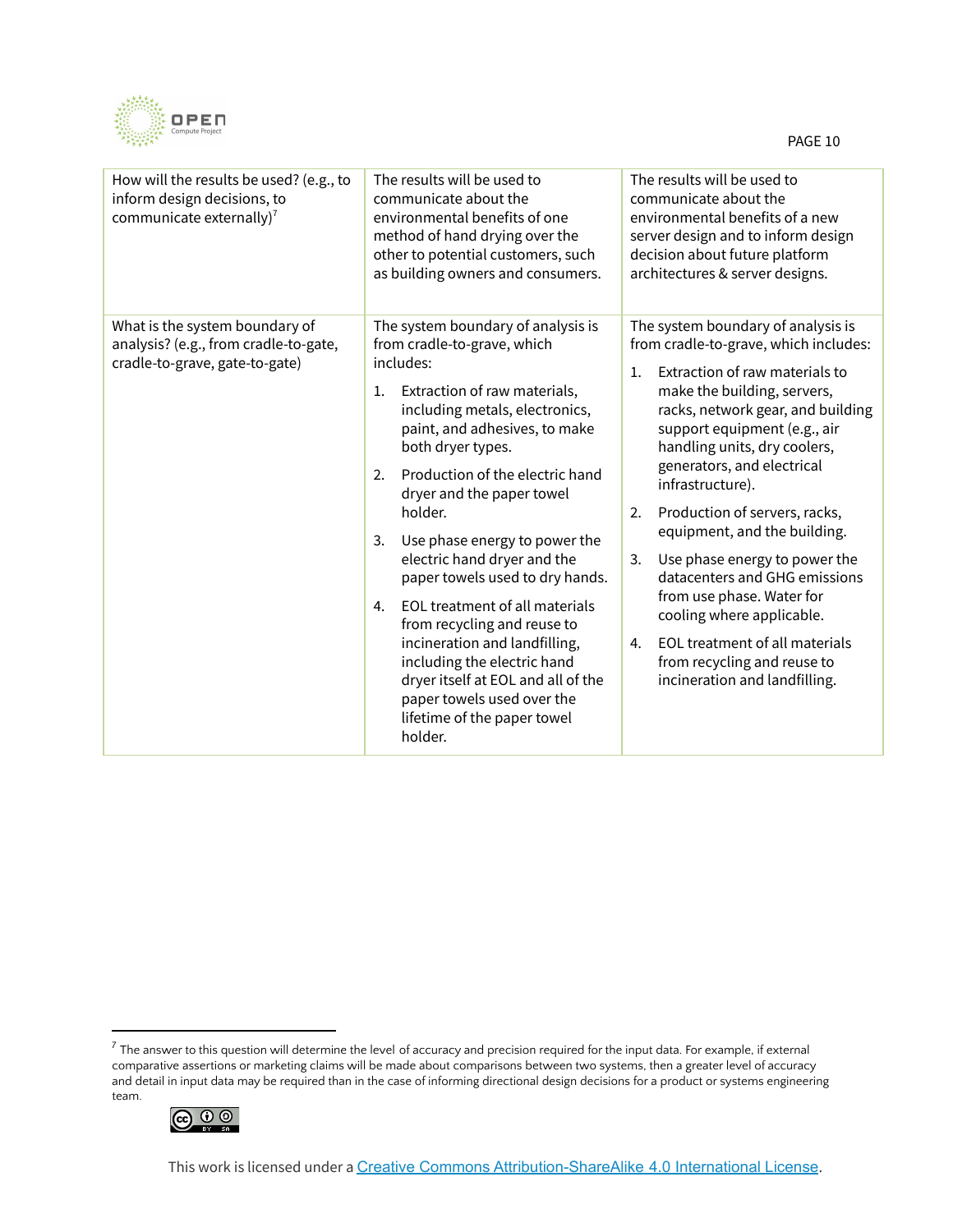

| What is the function of the system<br>and the best functional unit to<br>represent it? (e.g., one unit of<br>product, one unit of measure, such<br>as kg, liter, terabyte of data) | The function of the two systems is<br>the same, to dry hands. Therefore,<br>the functional unit for purposes of<br>comparison is a set number of pairs<br>of hands dried (e.g., 100 pairs or<br>1,000 pairs of hands). | The function of the datacenter<br>system is to provision virtual<br>machines (VMs) for use by cloud<br>customers. Therefore, the most<br>appropriate functional unit is one VM<br>and results will be reported as GHG<br>emissions, energy use and water<br>consumption per VM. While this<br>example is specific to datacenters, for<br>a product like Xbox or Surface, this<br>could be per one device. <sup>8</sup> |
|------------------------------------------------------------------------------------------------------------------------------------------------------------------------------------|------------------------------------------------------------------------------------------------------------------------------------------------------------------------------------------------------------------------|------------------------------------------------------------------------------------------------------------------------------------------------------------------------------------------------------------------------------------------------------------------------------------------------------------------------------------------------------------------------------------------------------------------------|
|                                                                                                                                                                                    |                                                                                                                                                                                                                        |                                                                                                                                                                                                                                                                                                                                                                                                                        |

#### *Key takeaways:*

- 1. In LCA, setting the goal and scope is the first step in the process as it determines the fundamental question *to be answered by the LCA and sets up how the question will be answered.*
- 2. It is important to select a functional unit that will facilitate answering the fundamental question of the *LCA, especially if that question is comparing the environmental impacts of two systems with the same function. What this functional unit should be is not always obvious.*
- 3. It is in the goal and scope part of the LCA that key aspects like the system boundaries, environmental impacts to quantify, and target audience are set, and this will guide how the rest of the assessment is *done.*

### <span id="page-10-0"></span>2 Data Collection

Data collection, or the LCI phase in LCA, can often be the most time-consuming stage. While collecting data to build the LCA model, data gaps may be encountered. Often, assumptions can be made to fill these gaps and sensitivity analysis can be performed on these assumptions to test if variations in accuracy will affect the final results. The types of data to be collected depend on the question to be answered by the LCA, the system boundary of analysis, and the availability of data. For example, if the networking equipment would be essentially the same when used with two difference types of servers, and the goal of the study is to calculate the differences in impacts between two types of servers, then data on the production of the networking equipment is not needed. Identifying irrelevant datapoints can be a valuable time-saver. 9

 $^9$  In some cases, it will be possible to build upon the work of previous LCAs to prevent redundancy by reusing data from completed LCAs.



 $8$  This can become a complicated decision, in the case of comparing the GHG emissions of two different software applications or frameworks/algorithms that perform the same function in different ways.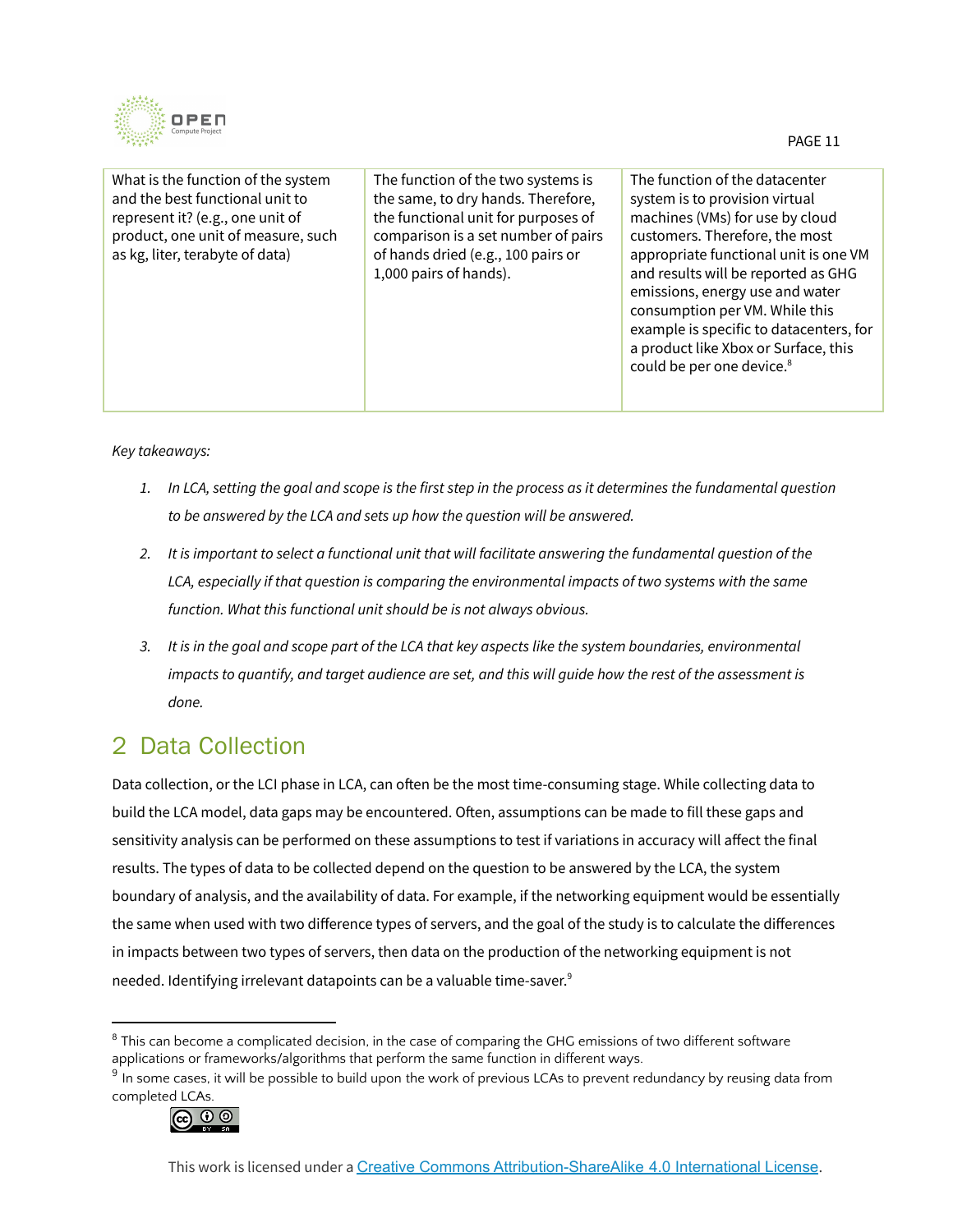

A high-level example of an assumption made in the comparative datacenter LCA is for building materials, <u>[Revit](https://www.autodesk.com/products/revit/overview?term=1-YEAR)<sup>10</sup></u> models can be used. If data is not readily available scaling factors can be used to address different generations and designs of the data center. Furthermore, for the equipment used to run the datacenter (e.g., air handling units and adiabatic cooler or dry coolers), many environmental product declarations (EPDs) are available on different types of equipment used in buildings. However, industries are still catching up with the demand for product EPDs.<sup>11</sup> For instance, if there is no available data on the adiabatic coolers, one can use a proxy with information about how air handling units and radiators are produced. More granular assumptions can be made in the modeling of the servers, where specific components like solid state drives (SSDs) and dual in-line memory modules (DIMMs) used in a server design does not have background data available on their production from the databases where LCI data is sourced. $^{12}$  Therefore, proxy datasets can be identified from these databases and from published LCAs.

A challenge commonly faced in LCA is determining the best sources of data within an organization and ensuring engagement from different teams to provide data. A datacenter or server LCA is a prime example of this as it required data from many different teams outside of the team that may have requested the LCA to be conducted. It is important to identify appropriate data sources within different teams and clearly communicate what the request is and why it is important from within the organization. Permissions and specialized nondisclosure agreements may need to be obtained or confidential file-sharing folders may need to be set up to enable data sharing. Table 2 below illustrates an example of teams that could be involved in sourcing different data for a datacenter LCA.

| Data Type                                                                                                                  | Data Source Examples                                                                                |
|----------------------------------------------------------------------------------------------------------------------------|-----------------------------------------------------------------------------------------------------|
| Power Usage effectiveness (PUE), VMs/core,<br>cores/server, server power                                                   | Various teams across datacenter infrastructure and<br>management, server & product design, research |
| Building information including materials and<br>construction<br>Datacenter support equipment (e.g., air handling<br>units) | Datacenter design, engineering & sustainability<br>teams                                            |
| Servers (compute, storage, AI), racks, switches, etc                                                                       | Equipment manufacturers and internal server<br>design team                                          |
| EOL of materials                                                                                                           | Supply Chain Sustainability team                                                                    |

#### *Table 2: Data types and sources*

<sup>12</sup> For example, [GaBi](https://gabi.sphera.com/databases/) and [ecoinvent](https://www.ecoinvent.org/).



PAGE 12

 $10$  Revit is a 3D building modeling software that enables the quantification of building materials for whole building LCA using a plugin called [Tally.](https://choosetally.com/)

 $11$  An EPD is a declaration that quantifies environmental information on the life cycle of a product to enable comparisons between products fulfilling the same function. EPDs follow LCA methodology according to ISO standards 14040 and 14025.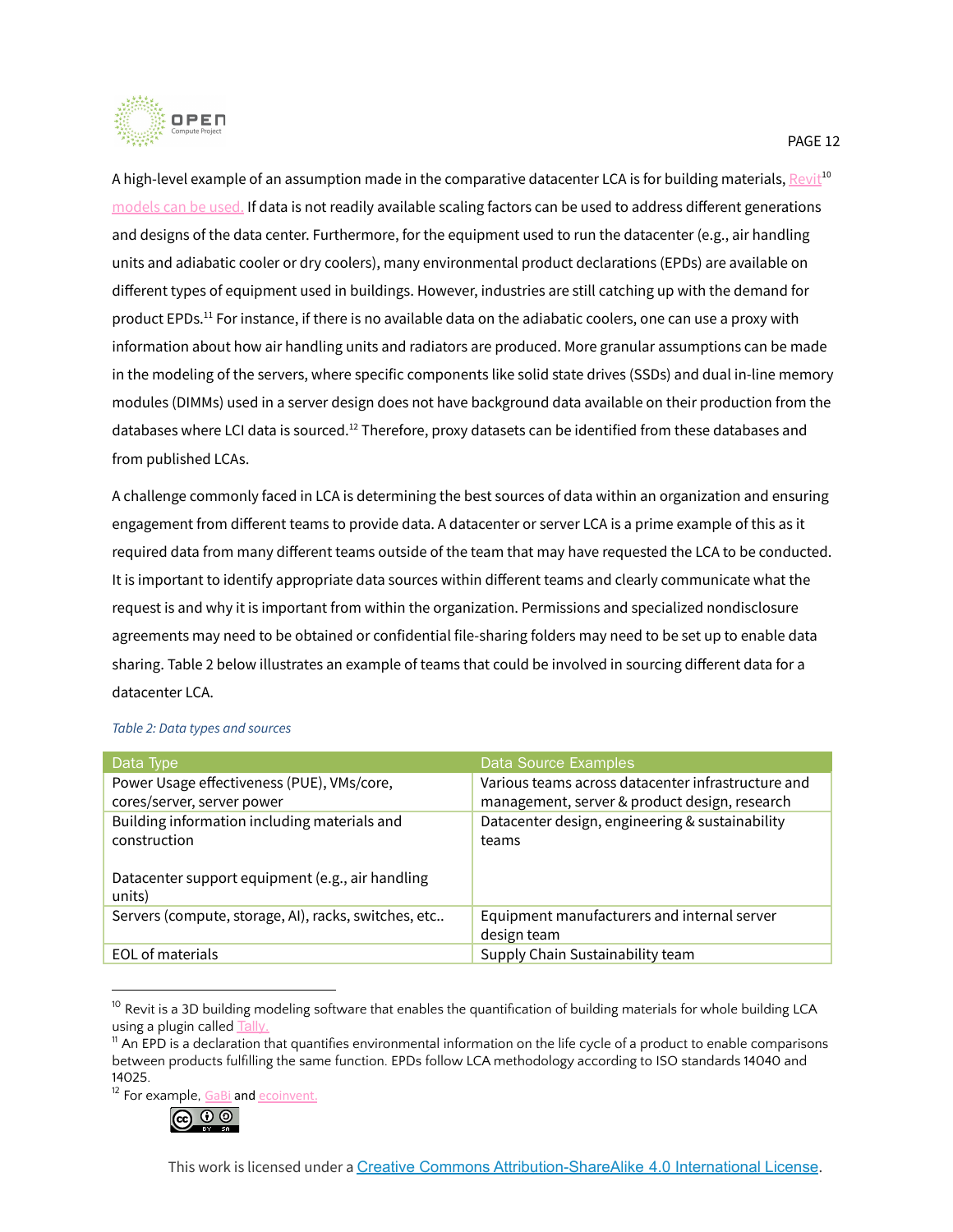

Another consideration in obtaining data is access to unit process information, datasets, and databases that require licenses, such as commercial databases. While one can expect a reasonable level of detail and visibility into background data from these commercial databases, some information may be obscured due to intellectual property and market competitiveness concerns. For example, background data on semiconductor manufacturing is generally composed of an average of at least three manufacturers and rolled into a "black box" dataset so that information about the amount of energy or input materials cannot be determined, as this could be used to estimate the costs of production and drive down purchasing prices. Some datasets may also be based upon generic or industry-average assumptions, and the availability of complete LCI data lags in the marketplace. It may not be possible to obtain all the details about how a background dataset was modeled.

#### *Key takeaways:*

- 1. Data will likely need to be collected from many different sources, such as different teams within the *company and different databases combined with LCA publications and EPDs. Some data may be based on industry averages with limited transparency due to intellectual property or market competitiveness concerns.*
- *2. Where data gaps exist, assumptions can be made based on guidance and experience, as long as all assumptions are well documented in the LCA report and other supporting documentation.*
- 3. Data collection is often the most time-consuming stage of an LCA. Ensuring engagement by relevant teams *leading up to this phase is crucial to moving the project forward.*

### <span id="page-12-0"></span>3 Modeling

The life cycle impact assessment phase is where all of the collected data is brought together in a model built in a tool like Excel or an LCA-specific software.<sup>13</sup> In creating such models, it is important to define a base case scenario upon which comparisons can be made. In the comparative server example, only one version of a given server configuration could be modeled as a point of comparison to the newer model. Other types of parameters could involve varying the use phase energy of the server or the lifespan of the device. With these parameters in mind, the baseline model can be built, and then different parameters can be varied to test their effect on the environmental impact results.

The results from the LCA can also be parsed in different ways to identify hotspots in the life cycle phases and materials used to create and run the datacenter. For example, the energy used to run the datacenter is often the

<sup>&</sup>lt;sup>13</sup> For example, [GaBi](https://gabi.sphera.com/america/index/) or [SimaPro](https://simapro.com/)

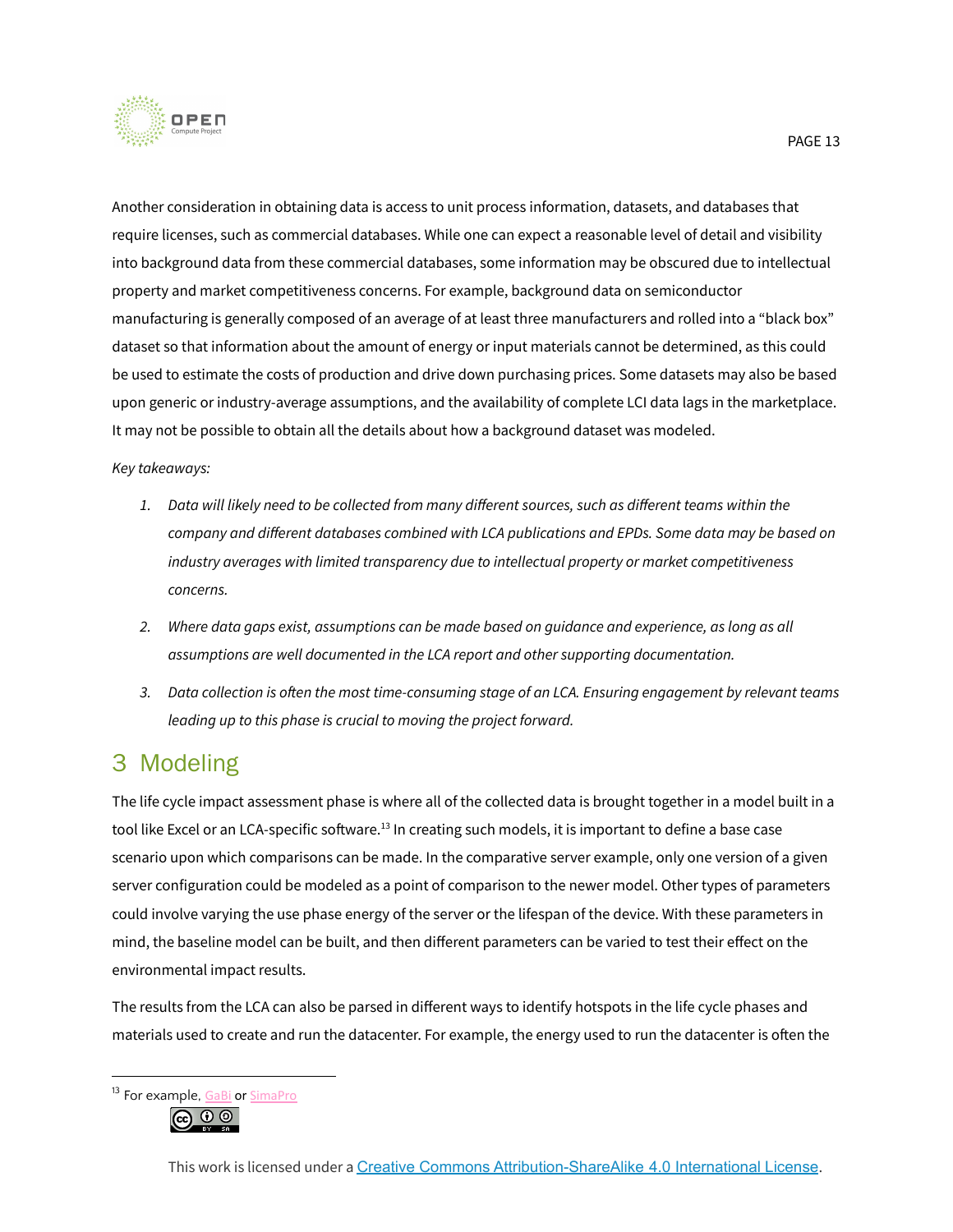

primary driver of GHG emissions and water consumption (based on the water required to generate grid electricity) from datacenters. Within materials production, hotspots can be identified among the various parts needed to build a datacenter (e.g., the building, equipment, racks, and servers). In a general datacenter LCA it could be demonstrated that the building materials are not a significant driver of GHG emissions, energy or water consumption, but the servers are. Going one step deeper, within the servers, the SSDs and DIMMs are identified as the key contributors to production impacts. This information can be considered when choosing which areas to focus on for design improvements. For example, instead of building footprint reduction, time and resources could be directed to server design, to reduce the number of DIMMs, or to electronic suppliers, to engage with them on how to minimize the footprints of their products.

Finally, this data can be used to identify areas for sensitivity analysis based on any assumptions made in the data collection phase. If building materials are not a significant driver of environmental impacts; further sensitivity analysis on the assumption made about datacenter size or materials may not be as impactful as a sensitivity analysis that examines, and tests assumptions made about the server components as they were larger drivers of environmental impacts. With this information, best- and worst-case scenarios can be designed to ensure that the results of the LCA encompass the full range of possible environmental impacts and differences between current and new server designs.

#### *Key takeaways:*

- 1. The base case scenario is informed by the fundamental question(s) the LCA was set to answer in the goal *and scope phase. Understanding what the base case scenario is will inform what information needs to be collected.*
- 2. One of the applications of the LCA results is to identify hot spots in the raw materials, use phase and EOL of *the system to target for environmental impact reductions.*
- *3. The sensitivity analyses and/or scenario modeling can be used to explore the best- and worst-case scenarios of a product or system which are valuable for informing and setting engineering design* principles. Sensitivity analyses can also be used to test the effects of assumptions made in data collection *on the final results of the study.*

### <span id="page-13-0"></span>4 Reporting format for ISO

Within LCA, several different reporting options exist. If the results of the LCA are only to be communicated internally, then they can be documented in slides and/or a report for posterity and to facilitate communication with other teams outside the one that commissioned the LCA. If results of an LCA, particularly a comparative LCA,

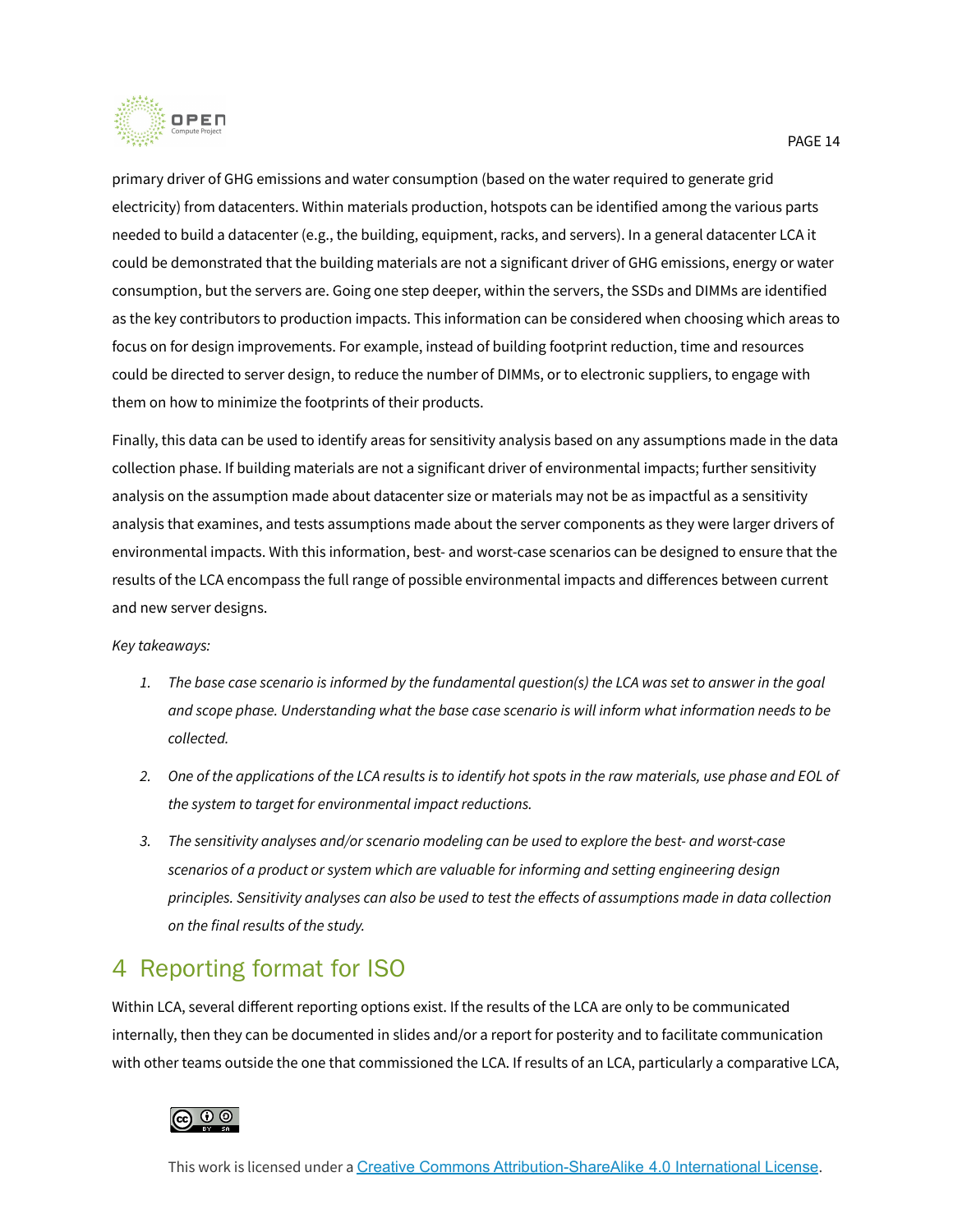

are to be communicated externally, then ISO standards require that the LCA be documented in an ISO-conformant LCA report, and that that report undergo critical review by a panel of three independent experts in LCA and the subject matter (e.g., datacenters). This method of reporting and critical review provides a level of confidence in the results that they can withstand external scrutiny when communicated through different reporting methods (e.g., CDP (formerly the Carbon Disclosure Project) responses and annual sustainability reports). We strongly recommend that all -conducted LCAs be ISO-conformant to ensure alignment of methodologies and internal consistency. Additionally, it is recommended that documentation is completed within Excel and PowerPoint, or similar productivity applications, to facilitate transparent communication and effective understanding of data sources and assumptions.

The process for completing an ISO-conformant LCA report with critical review is as follows:

- 1. Identify the critical review panel chair who will aid in selecting the other two panel members.
- 2. Draft the goal and scope document (the first two chapters of the ISO-conformant LCA, per the ISO standards).
- 3. Engage the panel chair to review the goal and scope document.
- 4. Address comments on the goal and scope document.
- 5. Prepare the full ISO-conformant report with the following sections:
	- a. Goal
	- b. Scope
	- c. LCI
	- d. Life cycle impact assessment
	- e. Interpretation
		- i. Significant findings
		- ii. Data quality assessment
		- iii. Limitations
		- iv. Recommendations
	- f. References
	- g. Supporting information
- 6. Engage the panel for the first round of critical review.
- 7. Respond to and address comments from the panel's first review.
- 8. Engage the panel for the second round of critical review.
- 9. Respond to and address comments from the panel's second review.
	- a. If accepted, the panel then issues the critical review statement.
	- b. If not accepted, then the report undergoes further revisions until it can be accepted.

### බ 0 ම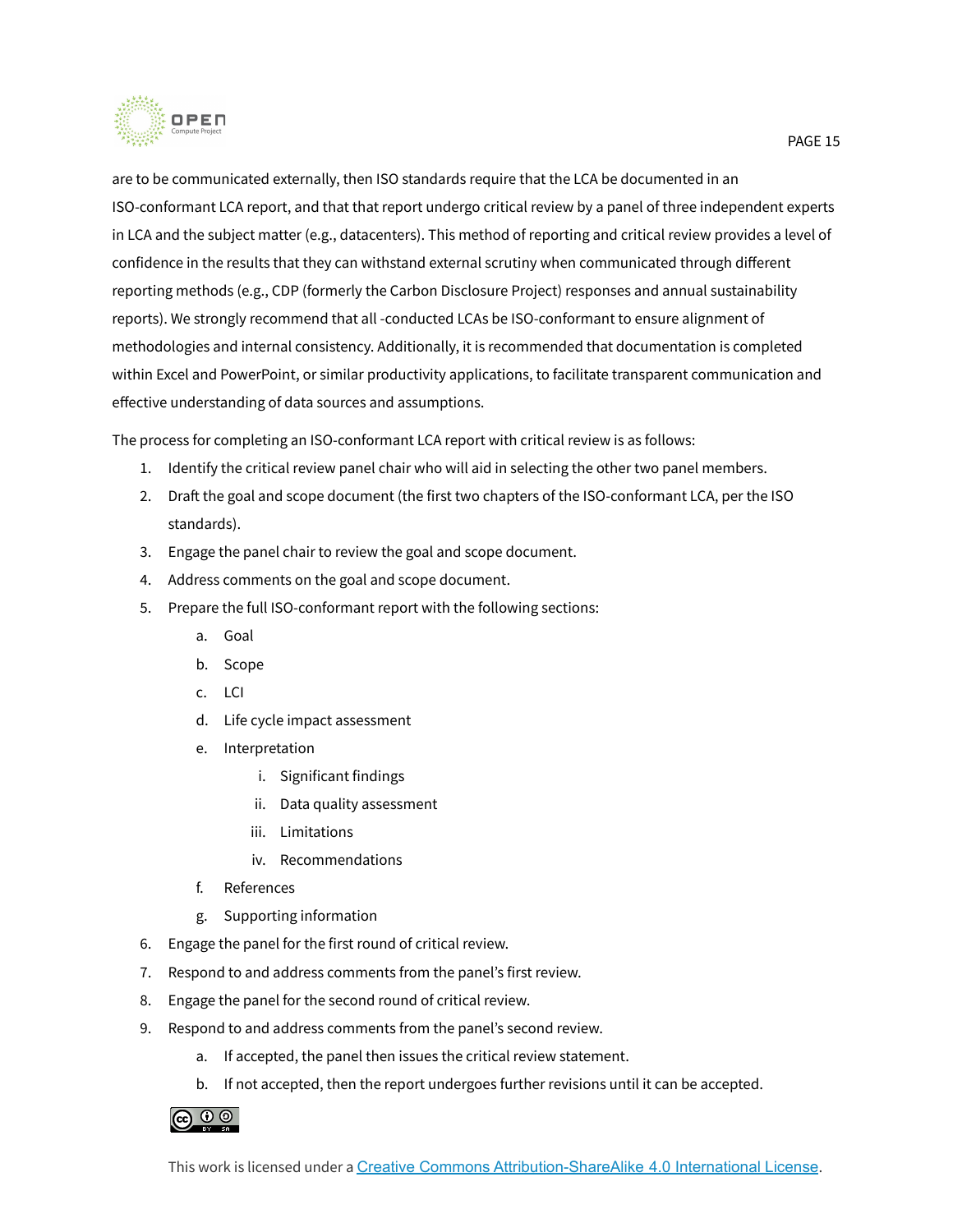

10. If external claims are made on the basis of the comparative ISO-conformant LCA report, then the report could be made publicly available either through the company's website or by direct request.

Other methods of communication of the LCA could include white papers, blog posts, or even a published paper in a scientific journal. However, having the ISO-conformant LCA with critical review supporting these other forms of messaging can be very helpful in streamlining high-level communications, as these communications can always refer to the details in the report. The typical outcomes from LCA work include an ISO-conformant report (with or without critical review), a tool, and slide presentation.

*Key takeaways:*

- 1. Reporting is an important step to both document what was done in the LCA and ensure transparency *when discussing the process and results both internally and externally.*
- 2. If the results of a comparative LCA are to be disclosed externally, then according to the ISO standards on *LCA, the LCA report must undergo critical review by a panel of three independent experts.*
- 3. Other deliverables from an LCA can include slide presentations and tools for future calculations, but the *ISO-conformant report will serve as complete documentation to support these additional deliverables.*

### <span id="page-15-0"></span>5 Conclusion

LCA is a powerful tool for calculating the environmental impacts, like GHG emissions, energy and water, from the production, transportation, use and EOL of a product or system. There are many key questions to consider when undertaking an LCA which we have outlined herein and provided examples to help guide the reader through the process. Inevitably, novel and unanticipated questions will arise in any LCA, so we anticipate an ongoing and evolving discussion.

### <span id="page-15-1"></span>6 Glossary

#### <span id="page-15-2"></span>**LIST OF ABBREVIATIONS**

- **AFR –** Annualized Failure Rate
- **DIMM** dual in-line memory module
- **EOL** end of life
- **EPD** environmental product declaration
- **GHG** greenhouse gas
- **GHGP** Greenhouse Gas Protocol
- **GWP** global warming potential
- **ISO** International Organization for Standardization

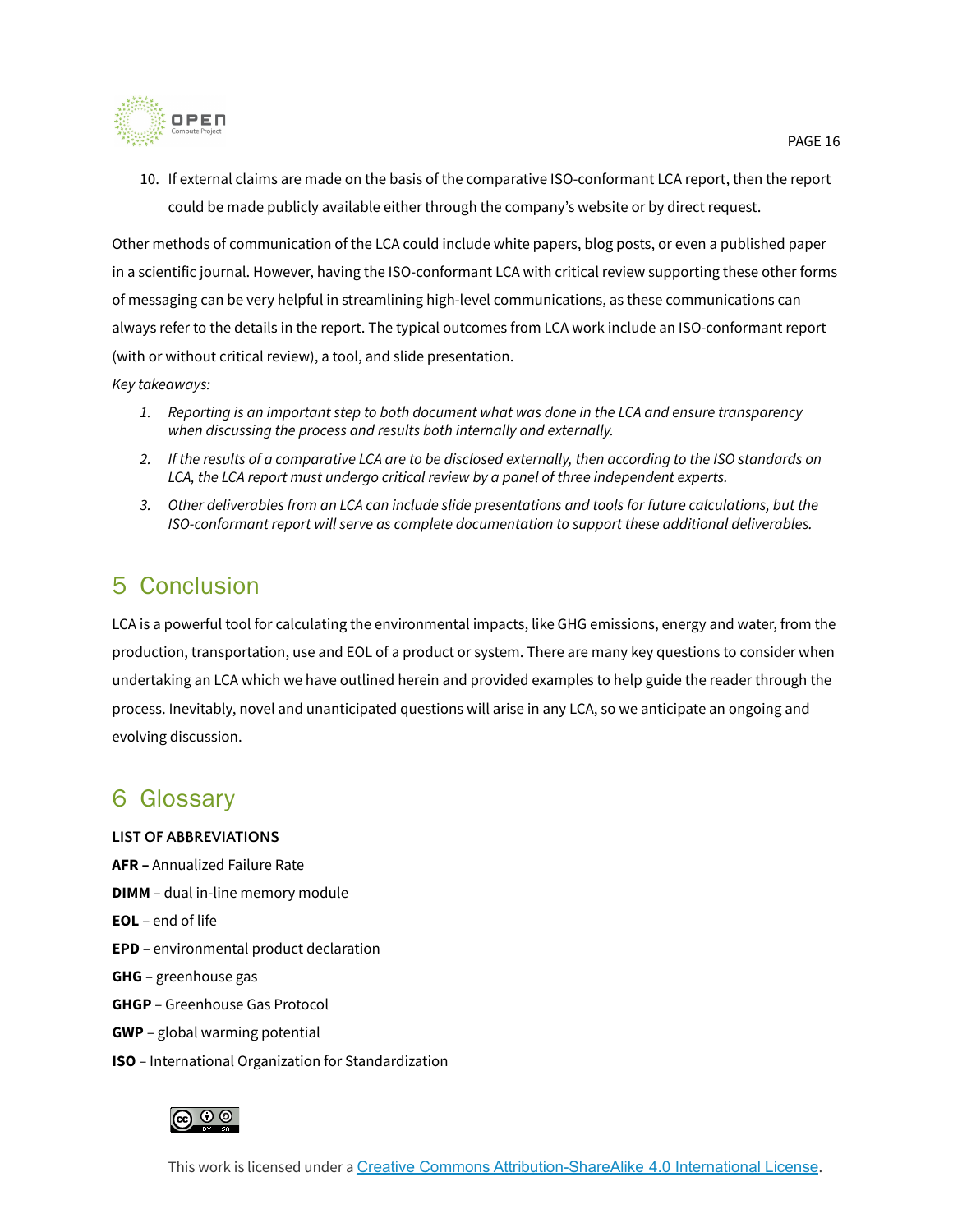

**LCA** – life cycle assessment **LCI** – life cycle inventory **LCIA** – life cycle impact assessment **SDD** – solid state drive **VM** – Virtual Machine

#### <span id="page-16-0"></span>**DEFINITIONS**

**Critical review** – the process intended to ensure consistency between a life cycle assessment and the principles and requirements of the International Standards on life cycle assessment

**Functional Unit** – a quantified performance of a product system for use as a reference unit

**Impact category** – class representing environmental issues of concern to which life cycle inventory analysis results may be assigned

**Impact category indicator (or metric)** – quantifiable representation of an impact category

**Life cycle assessment** – a compilation and evaluation of the inputs, outputs and the potential environmental impacts of a product system throughout its life cycle

**Sensitivity analysis** – systematic procedures for estimating the effects of the choices made regarding methods and data on the outcome of a study

**System boundary** – set of criteria specifying which unit processes are part of a product system **Unit process** – a set of interrelated or interacting activities that transforms inputs into outputs

### <span id="page-16-1"></span>7 References

### <span id="page-16-2"></span>**RESOURCES FOR MORE INFORMATION**

- 1 ISO standards
	- a. 14040 Environmental management—Life cycle [assessment—Principles](https://www.iso.org/standard/37456.html) and framework
	- b. 14044 Environmental management—Life cycle [assessment—Requirements](https://www.iso.org/standard/76122.html) and guidelines
	- c. 14046 Environmental management—Water [footprint—Principles,](https://www.iso.org/standard/43263.html) requirements and guidelines
	- d. 14064
		- i. Greenhouse gases—Part 1: [Specification](https://www.iso.org/standard/66453.html) with guidance at the organization level for [quantification](https://www.iso.org/standard/66453.html) and reporting of greenhouse gas emissions and removals
		- ii. Greenhouse gases—Part 2: [Specification](https://microsoft.sharepoint.com/teams/ConfidentialMaterialSharedwithWSP/Shared%20Documents/General/LCA%20SOP%20document/Greenhouse%20gases%20%E2%80%94%20Part%202:%20Specification%20with%20guidance%20at%20the%20project%20level%20for%20quantification,%20monitoring%20and%20reporting%20of%20greenhouse%20gas%20emission%20reductions%20or%20removal%20enhancements) with guidance at the project level for [quantification,](https://microsoft.sharepoint.com/teams/ConfidentialMaterialSharedwithWSP/Shared%20Documents/General/LCA%20SOP%20document/Greenhouse%20gases%20%E2%80%94%20Part%202:%20Specification%20with%20guidance%20at%20the%20project%20level%20for%20quantification,%20monitoring%20and%20reporting%20of%20greenhouse%20gas%20emission%20reductions%20or%20removal%20enhancements) monitoring and reporting of greenhouse gas emission reductions or removal [enhancements](https://microsoft.sharepoint.com/teams/ConfidentialMaterialSharedwithWSP/Shared%20Documents/General/LCA%20SOP%20document/Greenhouse%20gases%20%E2%80%94%20Part%202:%20Specification%20with%20guidance%20at%20the%20project%20level%20for%20quantification,%20monitoring%20and%20reporting%20of%20greenhouse%20gas%20emission%20reductions%20or%20removal%20enhancements)
		- iii. Greenhouse gases—Part 3: [Specification](https://www.iso.org/standard/66455.html) with guidance for the verification and validation of [greenhouse](https://www.iso.org/standard/66455.html) gas statements

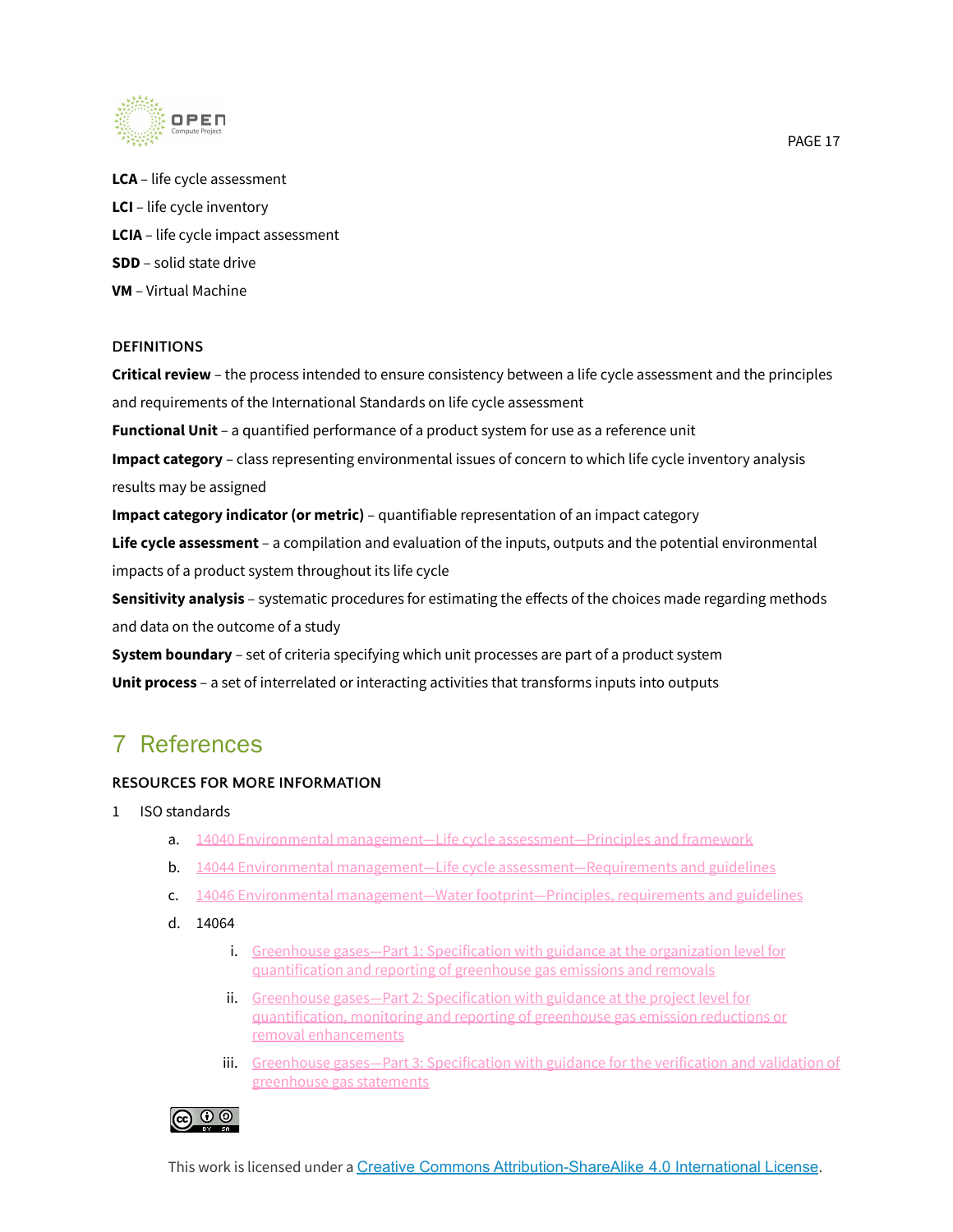

### 2 The GHGP

- a. [Corporate](https://ghgprotocol.org/corporate-standard) standard
- b. [GHGP](https://ghgprotocol.org/greenhouse-gas-protocol-accounting-reporting-standard-cities) for cities
- c. [Mitigation](https://ghgprotocol.org/mitigation-goal-standard) goal standard
- d. [Corporate](https://ghgprotocol.org/standards/scope-3-standard) value chain (scope 3) standard
- e. Policy and action [standard](https://ghgprotocol.org/policy-and-action-standard)
- f. Product [standard](https://ghgprotocol.org/product-standard)
- g. Project [protocol](https://ghgprotocol.org/standards/project-protocol)



This work is licensed under a Creative Commons [Attribution-ShareAlike](http://creativecommons.org/licenses/by-sa/4.0/) 4.0 International License.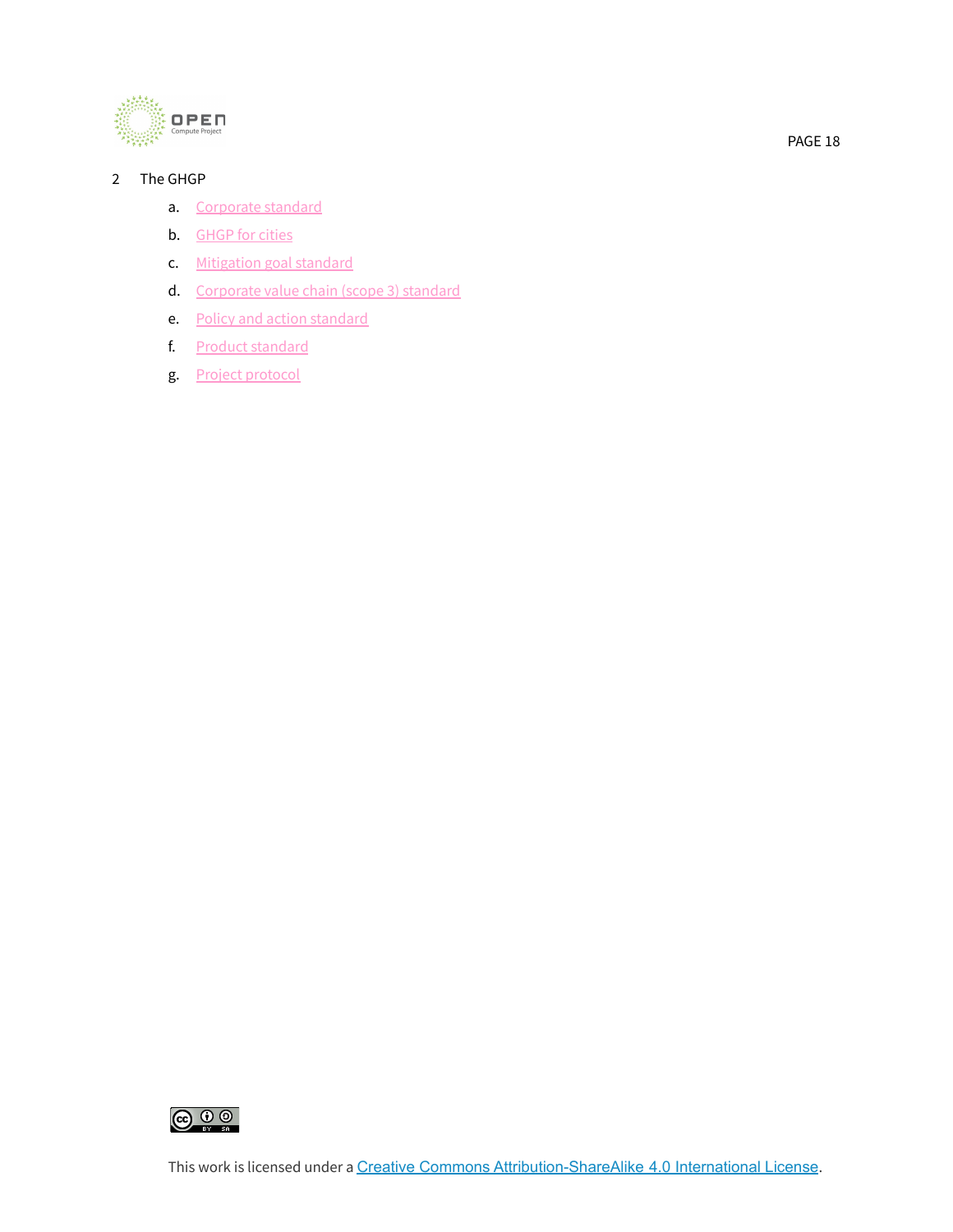

# <span id="page-18-0"></span>10 License

OCP encourages participants to share their proposals, specifications and designs with the community. This is to promote openness and encourage continuous and open feedback. It is important to remember that by providing feedback for any such documents, whether in written or verbal form, that the contributor or the contributor's organization grants OCP and its members irrevocable right to use this feedback for any purpose without any further obligation.

It is acknowledged that any such documentation and any ancillary materials that are provided to OCP in connection with this document, including without limitation any white papers, articles, photographs, studies, diagrams, contact information (together, "Materials") are made available under the Creative Commons Attribution-ShareAlike 4.0 International License found here: [https://creativecommons.org/licenses/by-sa/4.0/,](https://creativecommons.org/licenses/by-sa/4.0/) or any later version, and without limiting the foregoing, OCP may make the Materials available under such terms.

As a contributor to this document, all members represent that they have the authority to grant the rights and licenses herein. They further represent and warrant that the Materials do not and will not violate the copyrights or misappropriate the trade secret rights of any third party, including without limitation rights in intellectual property. The contributor(s) also represent that, to the extent the Materials include materials protected by copyright or trade secret rights that are owned or created by any third-party, they have obtained permission for its use consistent with the foregoing. They will provide OCP evidence of such permission upon OCP's request. This document and any "Materials" are published on the respective project's wiki page and are open to the public in accordance with OCP's Bylaws and IP Policy. This can be found at [http://www.opencompute.org/participate/legal-documents/.](http://www.opencompute.org/participate/legal-documents/) If you have any questions please contact OCP.